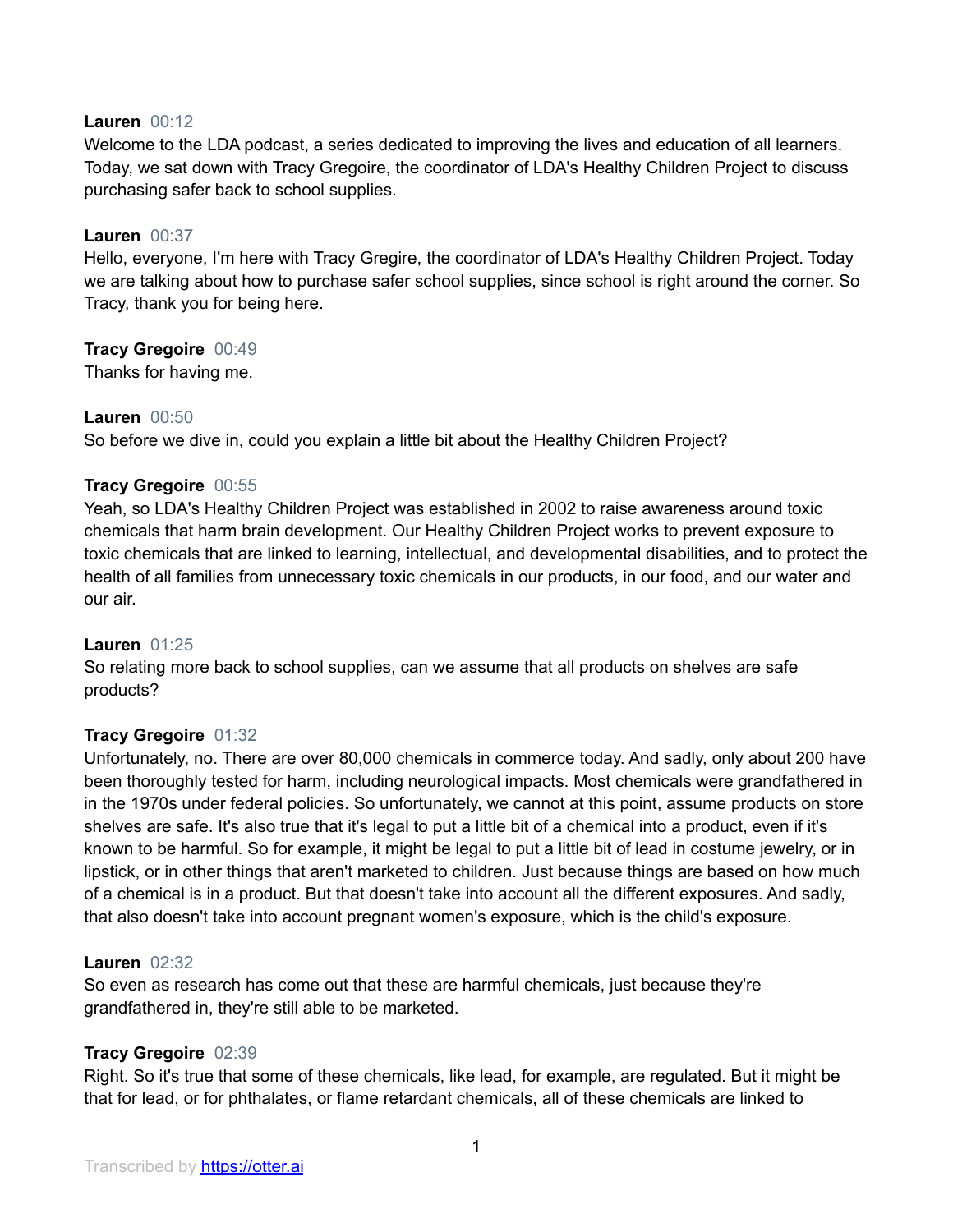neurological harm, so they can harm children's brain health. It may be okay to put a little bit in a product legally. And, of course, that doesn't take into account all of our exposures. If you think about lead, for example, it's not just the costume jewelry, or the makeup that a pregnant mother puts on. But it's also you know, lead can be found, unfortunately, still in old homes because of lead paint, found drinking water. So even though that chemical might be regulated, it's usually regulated in terms of how much of that chemical can be put into one particular product.

# **Lauren** 03:35

Right. So it doesn't take into account that there are many products that may have lead in them.

# **Tracy Gregoire** 03:40

Right, exactly, or by community exposures or how lead interacts with mercury and cadmium, or phthalates, which are all chemicals that can harm children's brains.

# **Lauren** 03:55

So school supplies again, in particular, are there some harmful chemicals that are more common in school supplies, like backpacks, or just typical supplies?

# **Tracy Gregoire** 04:04

I mean, in general, it's hard to say all of the chemicals are concerned, and back to school supplies, because if you pick up a product and look at the packaging, it's not going to list all of the chemicals in it. Sadly, we feel like people have a right to know and that should be easily accessible but it's just unfortunately not. There are certain things like things that are labeled PVC or that have BPA or phthalates or a fragrance that are chemicals of concern. So there are ways to kind of look for products that may be safer and have less of these harmful chemicals in them.

# **Lauren** 04:47

So what should consumers look for when they're looking to purchase safer products?

# **Tracy Gregoire** 04:52

That's a great question. So with back to school supplies because whether kids are going back to school in person or, you know, back to school virtually at home, there's a lot of supplies that families need for their kids. And, you know, of course, we all want to be avoiding those chemicals that are linked to learning disabilities or you know, could potentially harm brain development in our kids. So some things that you can look for sometimes on packaging, they do say, what's not in them, so you can look for PVC free, BPA free, phthalate free, and fragrance free supplies. So for example, when you're looking for generally for school supplies, it's best if possible to avoid purchasing anything with PVC or vinyl in them. And unfortunately, a lot of products have vinyl. And you can sometimes identify these products with a recycling code of a number three on them, or they're labeled as PVC or vinyl. You know, PVC or vinyl can be in school backpacks and shoes, and a lot of different products. Even some of your binders like your glossy binders that have kind of a glossy look to them. There are some safer alternatives. Fortunately, I was in a \$1 store just today, and looking at some of their back to school supplies. And they have like pencil bags or those little bags with the zippers so that they can put pencils, and markers and erasers and that sort of thing. And those pencil holders, they definitely had some that were like see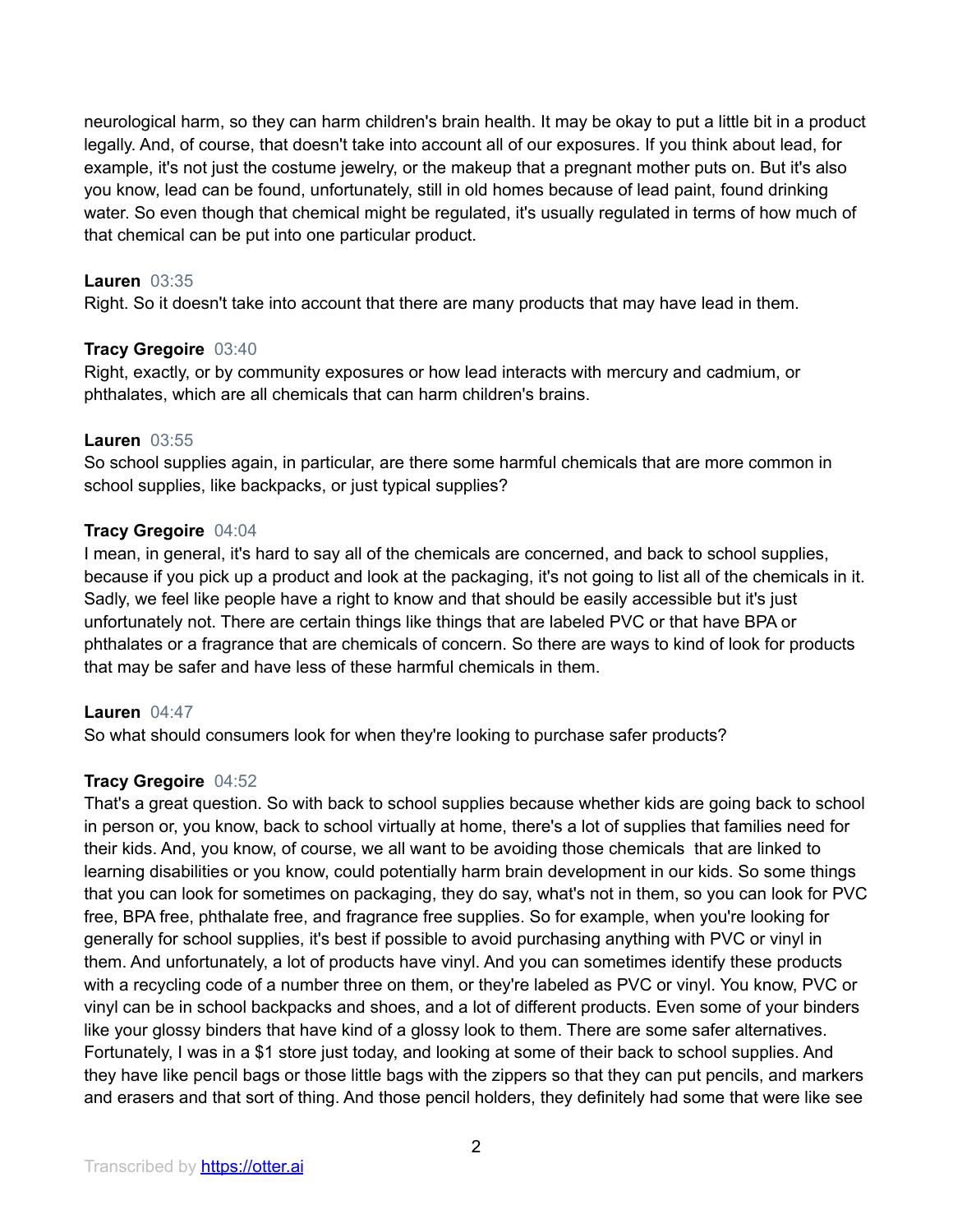through or look like they were vinyl or that plastic type. But they also had two different options, different sizes and shapes and colors of canvas bags, you know, things that look more like a canvas or fabric type, which is the kind I bought today. I try to avoid colored paper clips, because they're probably coated with PVC, and stick with a plain metal one. For lunchboxes, you can try a stainless, like for lunch water bottles, you can go with the stainless steel bottles or look for one that say phthalate and BPA free. And for things like markers, you know, looking for ones that say non-toxic and looking for ones that are fragrance free. Phthalates, which are linked to neurological harm are a whole class of chemicals and they're often used in plastics and also as a fragrance in a lot of products.

# **Lauren** 07:50

That's good to know. So you had mentioned that you had found safer alternatives even at the dollar store. So are there about the same amount of safer products? Or would you see that they're harder to find sometimes?

# **Tracy Gregoire** 08:02

Well, the part that makes it hard to find that, again, companies and manufacturers aren't telling us what's in the product. So that's the challenging part. So even some of my friends who are chemists will say I can't shop my way out, it's probably because I don't know what's in the products. And of course parents and guardians shouldn't have to become a scientist to figure out what's safe. So we're working on, you know, pushing companies and also passing policies to ensure more products are safe. But sometimes you can tell by looking for keywords like phthalate free and BPA free, or just looking at, you know, what the product is made out of? Sometimes that'll give you a hint.

#### **Lauren** 08:48

I wanted to step back to something you had said. You had mentioned that some harmful chemicals can be linked to learning disabilities. I was wondering if you could expand on what some of these toxic chemicals can do, what effect they would have on the body.

# **Tracy Gregoire** 09:01

Right, so we know, the science is starting to catch up and more and more chemicals are being evaluated and looked at. It's a slow process. But we do know that the National Academy of Sciences states that environmental factors, including chemicals, contribute to about a quarter of these disabilities. And Project Tender, which LDA helped start and is still a part of, is a group of scientists and health advocates and nonprofits like LDA kind of looking at the science and looking at the chemicals that are the classes of chemicals that are most linked to neurological harm. So we know, most people know about heavy metals like lead and mercury and cadmium, like pretty much everybody's heard about lead and that there's no safe level of lead. There are other classes of chemicals like phthalates that are used in a lot of plastics and like I said, often used as a fragrance in a lot of products. If it says fragrance on the label, it's probably a phthalate or some kind of synthetic chemical. There's also flame retardant chemicals that unfortunately don't do very much to slow down fires that are toxic. And even the firefighters are standing with us and saying we need to get these products out, get these classes of chemicals out of products. So they don't do much to prevent or slow down fires, but they are linked to neurological harm and all sorts of cancers. So certain chemicals affect the thyroid and the thyroid is really important, and the functioning of the thyroid is important for brain development. And some just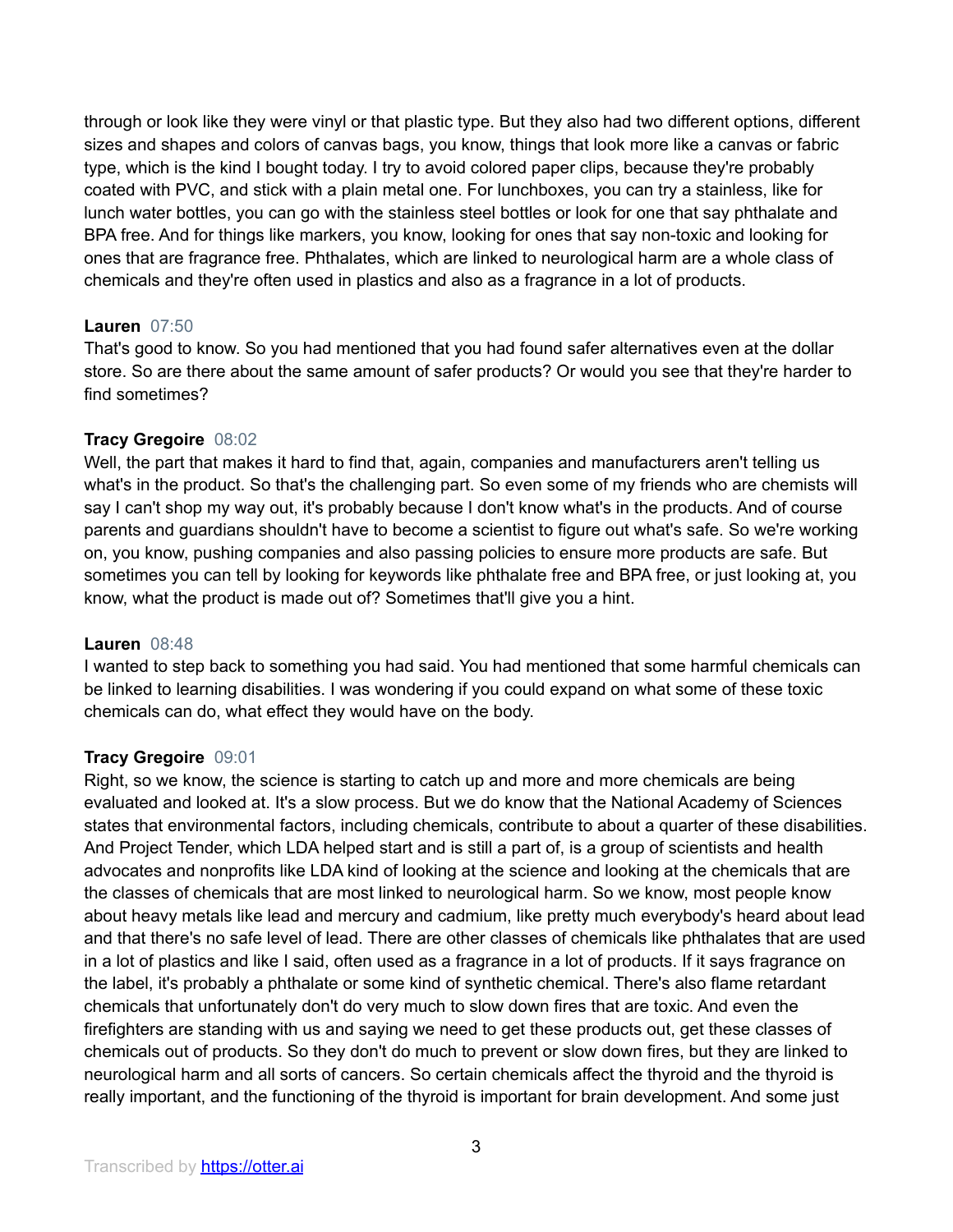because of the nature of the chemical, like I said some of these classes of chemical, studies have just found they might lower IQ, contribute to behavior issues, be linked to learning disabilities, some of these chemicals are linked to autism, some of these chemicals like change how children's brains develop, and those changes can have lifelong impacts for the children.

# **Lauren** 11:13

So are there some, I know that you said it's very hard to tell in stores, what a product is made of, do you have any materials that are sort of your go-tos that you know are safe? If a product says that it has this material, you know that you can trust it?

# **Tracy Gregoire** 11:27

Yeah, I mean, sometimes it's things like choosing certain products, or types of products that I feel are safer to reduce exposures, because we can only do so much right? Figure out what's in a product or certain products, there are some great resources, like with personal care products, which is not necessarily a back to school unless you're talking about hand sanitizers or lotion. But those products are, some of those products, Environmental Working Group has a great website where you can look up certain products. And it will tell you some of the ingredients or some of the chemicals that might be of concern or haven't been thoroughly tested. And there are other companies that are doing a better job with really passing or adopting comprehensive policies and really working with a long list of harmful chemicals and getting them out of their products. So sometimes, you know, looking at products through some of these websites, like Environmental Working Group, or going to retailers who are sharing more information about what's in their products, so that you can make a more informed decision.

# **Lauren** 12:52

So back to school is probably going to be looking a lot different for people this year, whether it's remote, or whether people are going back to in-person classes. And that probably means a lot more of cleaning supplies. So are there steps that schools can take to ensure that they have a safe environment that does not have harmful chemicals when they're purchasing cleaning supplies or even just school supplies?

# **Tracy Gregoire** 13:16

Absolutely. So the good news is there's a lot of toolkits on our healthychildrenproject.org website, we have a lot of toolkits and information around cleaning and disinfecting and other resources both for parents and guardians and also for schools. For school districts who are going to be in-person or might be part of the year having kids come in person, you know, cleaning and disinfecting are going to be really critical and very important. Thankfully, we know what we need to do in general to protect our kids and our staff, useful stuff against the virus. So, you know, starting with a really basic stuff, before you even get to cleaning, there's a social distancing, washing your hands for at least 20 seconds has a big impact. Avoiding touching your face, wearing masks, not going to school if somebody's sick. So we know some of this basic stuff that we need to do. It's also true that we need to be doing more thorough cleaning and disinfecting in schools and even at home to protect our families in the home as well. When we're looking at cleaners and disinfectants, it's first important to note that cleaning a surface is the first step, because if you look at the labels on disinfectants, it will say to clean the surface before you use the disinfectant because the disinfectant is going to hopefully get rid of some of those germs but it's not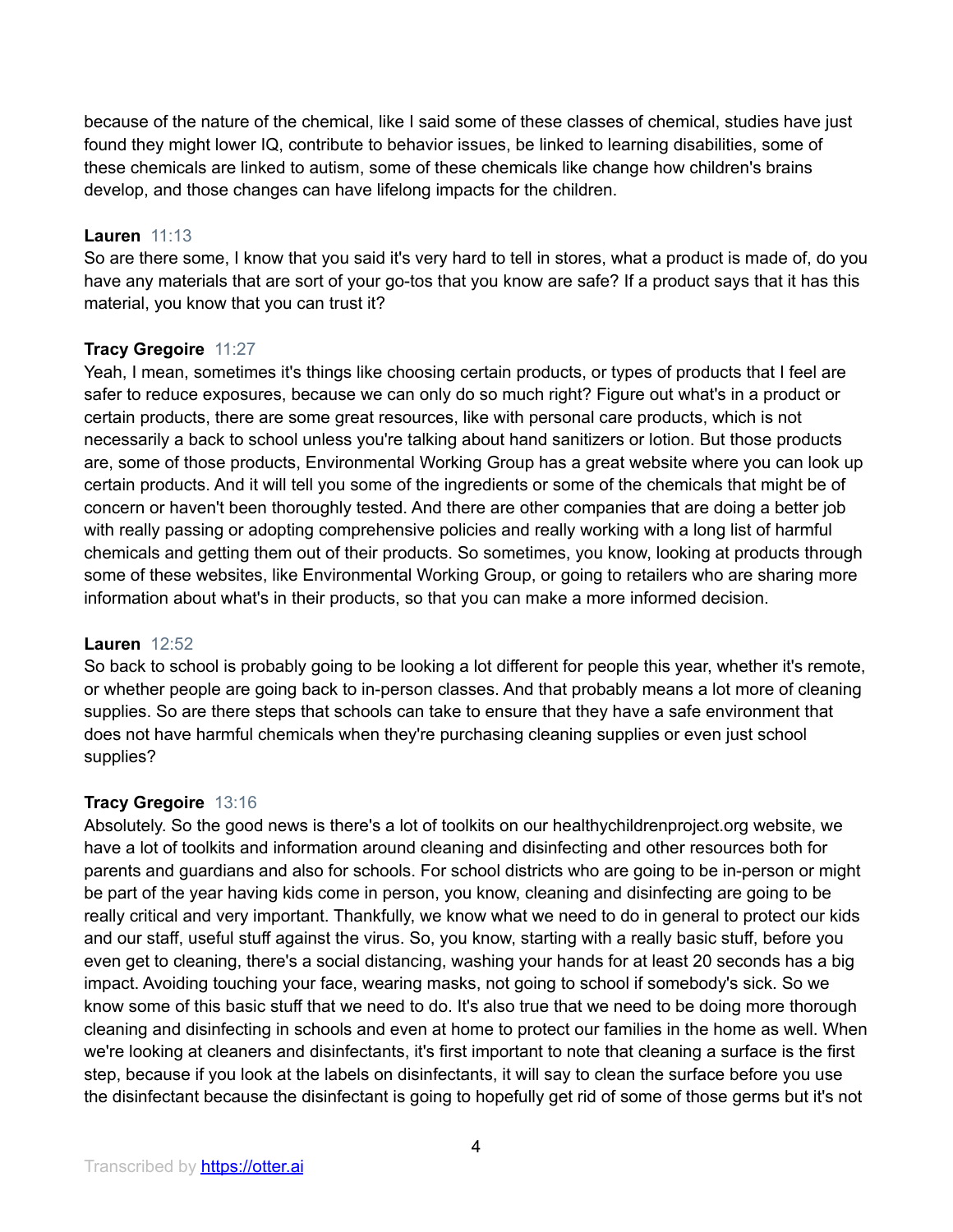going to clean the surface, and if those surfaces aren't clean, it's harder to disinfect it, so, you know, sometimes just plain old soap and water, you know can be used to clean surfaces and get the grime off and get the dirt off first so that your disinfectants can work better. When people are looking at disinfectants, there are a number of disinfectants that are just way overkill, even in a public setting, like a school that is more than needed. So for some of these disinfectants, they have what's called quat in them, a quaternary chemical in them. And those are often used in hospitals and settings where there's really resistant bacteria and viruses. And they're like, very heavy duty disinfectants and I would definitely discourage school and parents from using them in any setting because they're really overkill and not needed and can be really harmful and have a whole list of possible health effects to them. And we've got more information on that on our website. The good news is that there are safer disinfectants that are approved by the Environmental Protection Agency, the EPA on there, it's called the N List and as in the letter N that are approved for they're believed to be to do the job in terms of killing the COVID 19 virus. So some of those disinfectants are listed on their website, EPA has a whole list and you can sort the list by active ingredients which is really helpful. So in terms of safer disinfectants the key ingredients that you want to look for is isopropyl alcohol solutions is 70%. Alcohol is really good on hard surfaces, you clean the surface and then you apply the disinfectant with alcohol in it, leave it on for 30 seconds or more and then wipe it off because disinfectants usually should be left on the surface for a period of time. Hydrogen peroxide is another active ingredient that CDC states, household hydrogen peroxide 3% can deactivate the common cold virus, which they've used as a litmus test for COVID-19. And then other products with active ingredients like thymol lactic acid and even citric acid are on the EPA approved list for Coronavirus. So it's looking at those safer disinfectants, those key ingredients, and looking for the safer alternatives that are going to still do the job, protect our children and our staff at school or protect our families at home, but not have really overkill chemicals that can have a lot of health effects.

#### **Lauren** 18:10

That's really good to know, I feel like for a lot of people that might not be on the forefront of their minds. So that's really helpful to know.

# **Tracy Gregoire** 18:17

Right, and Women's Voices for the Earth is one of the links we have on our website. And they've got a whole toolkit that's geared towards parents, for parents to share and have that conversation with schools about what they're using, and even has like a draft letter for as a parent, here's what I'm concerned about in terms of cleaning and disinfecting supplies in here. So safer alternatives. And I think the good news is that there are a lot of organizations like Healthy Schools Network and LDA, and Women's Voices for the Earth and a bunch of others who are doing this work, kind of educating schools about this, but having a parent, which I've done with my school district, reach out to somebody in the school or even in the superintendent's office, and ask them about what kind of cleaning supplies they use and what kind of products they use and share some of this information can help schools make that switch if they're not already using some of the safer options. And we also definitely discourage schools from using like Clorox wipes that have the quats and that are really strong and again, overkill in a lot of situations. And some of these products, obviously, you should never have kids using those kinds of disinfecting wipes on anything that needs to be a trained professional at school who's doing that cleaning, preferably when the kids are not in the room.